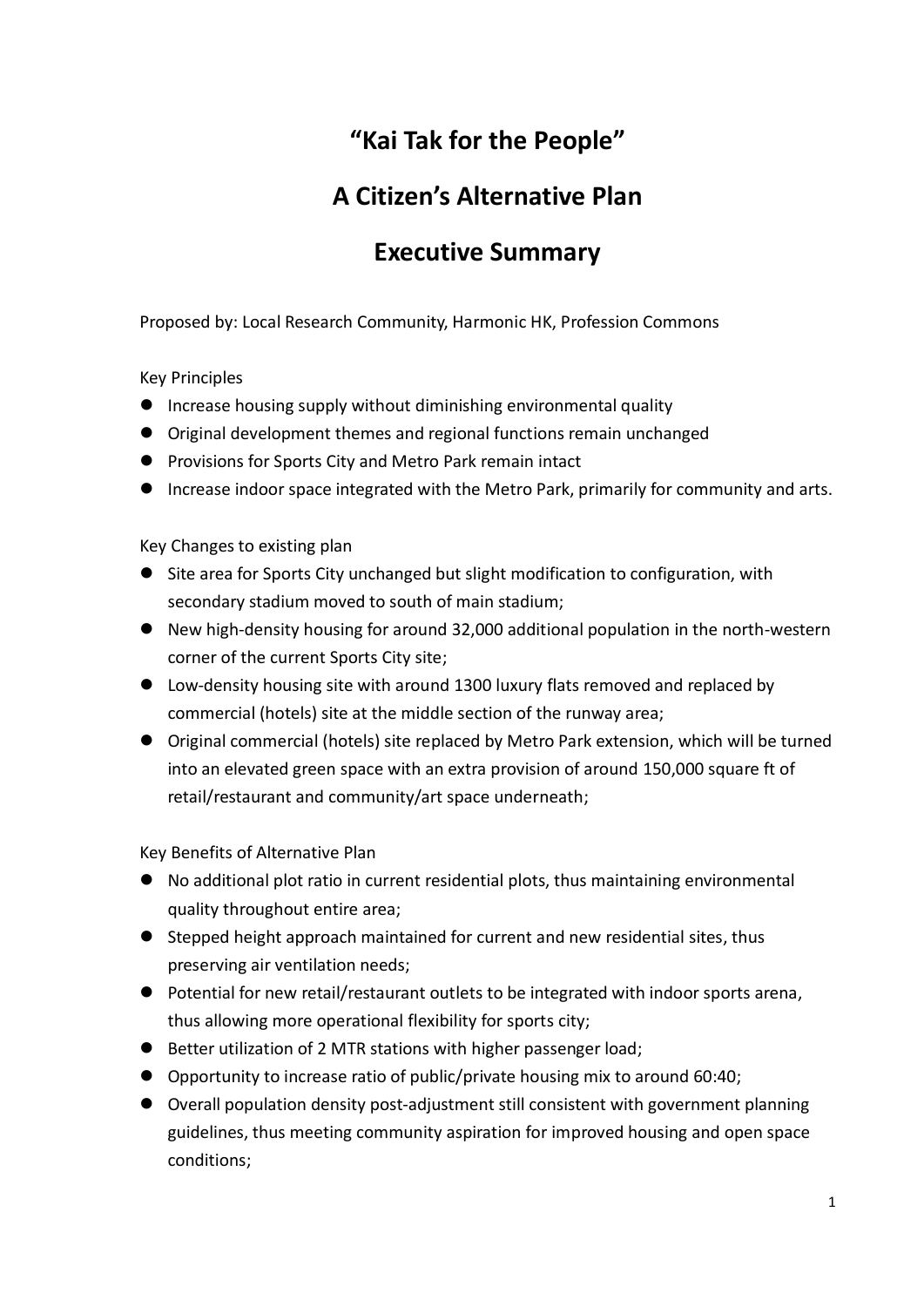- To provide more decanting housing for the redevelopment of To Kwa Wan / Ma Tau Wai, so as to meet residents' demand for in-district relocation and help accelerate the pace of redevelopment
- Extension of Metro Park to link up cruise terminal, enhancing the experience of cruise terminal passengers;
- Elevated parkland at the southern strip of Metro Park provides extra space of about 150,000 sq ft for retail/restaurant and community arts, without diminishing landscaping and open space quality.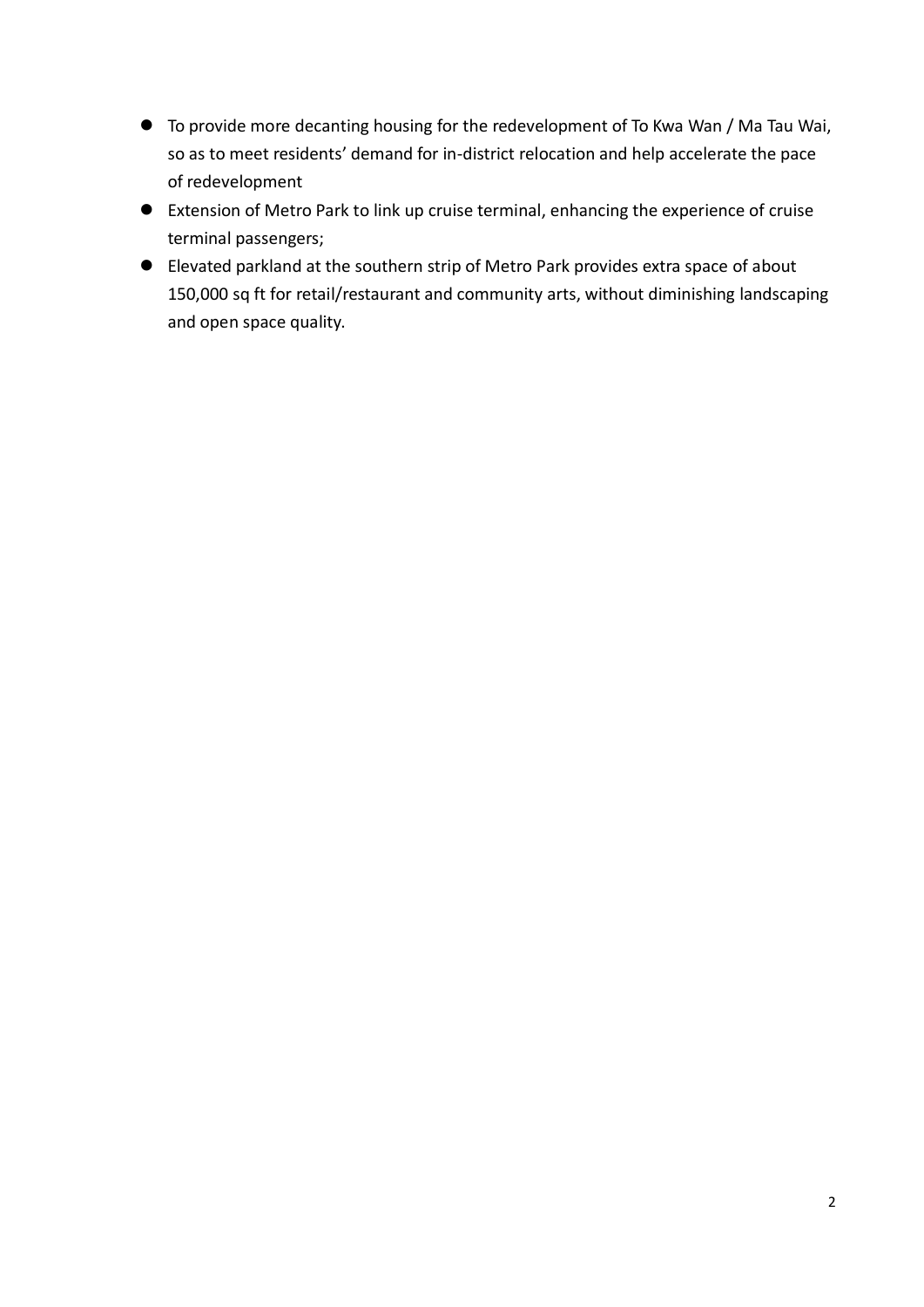## **Proposal Details**

## **1 Proposed Kai Tak Alternative Plan** (the attached **Kai Tak Alternative Plan** refers)

**Key Change 1**: Shifting the Secondary Stadium to the south of the Main Stadium

- To release part of the area at the north-western corner of the Sports City for public housing development
- Shifting the Secondary Stadium to the south of the Main Stadium would allow continuous configuration of Sports City facilities withoute adverse visual impact
- The entire Sports City can be kept intact

**Key Change 2:** Replace the north-western corner of the Sports City with a high-density residential site but retaining the Indoor Arena to the east

- To provide more public housing (both rental and HOS flats) to alleviate the housing demand, and to meet the needs for decanting housing during the redevelopment phase of old areas in Ma Tau Wai and Kowloon City
- To retain the Indoor Arena to the east of the new public housing site, so as to keep the main facilities of the Sports City intact
- Public Housing, school sites and the Indoor Arena are close to each other, which allow for more opportunities of interaction among the three elements to serve the local neighbourhood
- The disposition and building height of the residential blocks will be carefully designed to maintain the visual quality and air ventilation quality of the area
- After preliminary calculation, it is estimated that the population to be accommodated in the new residential site is about 32,000

**Key Change 3**: Low-density residential area replaced by commercial (hotels) zone

- Deletion of low-density residential zone will remove only around 1300 units with insignificant change in overall housing provisions
- New site for hotels development allow continuous link with cruise terminal, thus providing maximum convenience for international visitors.

**Key Change 4**: Converting the original commercial (hotels) area into Metro Park Extension in the form of an elevated green area with commercial / community space underneath

- No Net loss of the Metro Park area and overall green open space
- The area of the original "Commercial" zone and "Road" (altogether about 7ha) can be converted into elevated green space with 1-storey commercial or community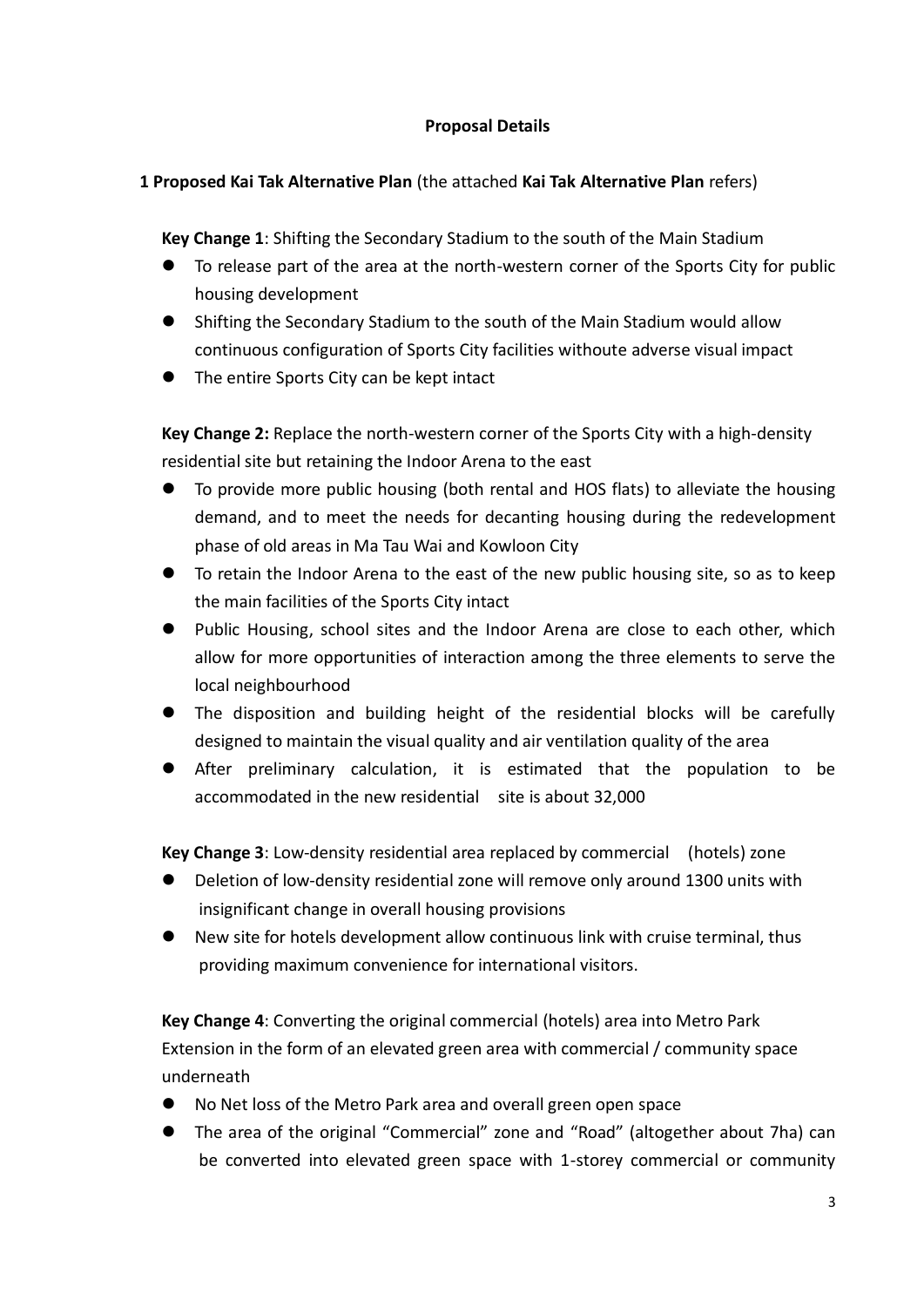space underneath. The plot ratio be kept as 0.2 only, thus providing approximately 14,000m<sup>2</sup> of additional indoor space for commercial and community use. The area can be rezoned as "Other Specified Use" annotated "Integrated Elevated Green Space with Commercial / Community Space underneath" to add in more diversity and vibrancy at the southern part of the Runway Area.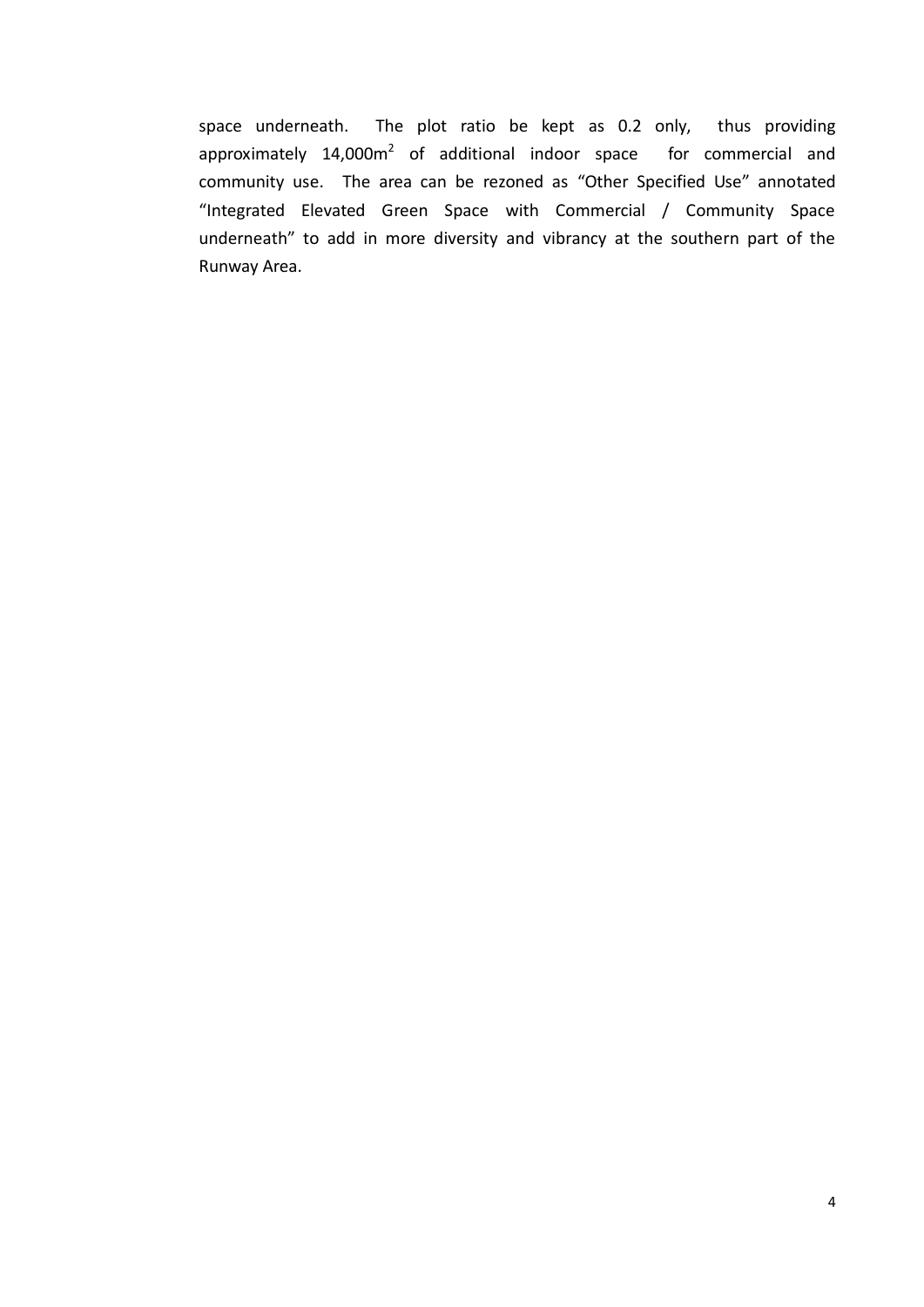# **2 Proposed Scheme: New Public Housing / HOS Site** (Key Change 2) (the attached

Schematic Layout Plan refers)

- **Proposed Zoning: Residential (Group A)**
- To provide 2 primary school sites for the local community
- No development will be built in the areas with Kai Tak Tunnel or the future Shatin-Central Link underneath. Only open space / sports grounds will be accommodated in such areas.
- Maximum building height is maintained at 85mPD which is the same as that of the Residential (Group B) zones to the north-west of this site

| Zoning                      | Residential (Group A) |
|-----------------------------|-----------------------|
| Development Site Area       | 8ha                   |
| Proposed Plot Ratio         | approx. 5.4           |
| Proposed Domestic GFA       | 430,650 $m2$          |
| Proposed Nos. of Units      | 11,600                |
| <b>Estimated Population</b> | 32,480                |
| Nos. of Blocks              | 18                    |
| Max. Nos. of Storeys        | 30 (including G/F)    |
| Max. Building Heights       | 85mPD                 |

Table 1: Proposed Development Parameters of the new public housing / HOS site

The comparison of overall land uses and population between the Current Plan and the Proposed Alternative Plan are presented in Tables 2 & 3 respectively as follows.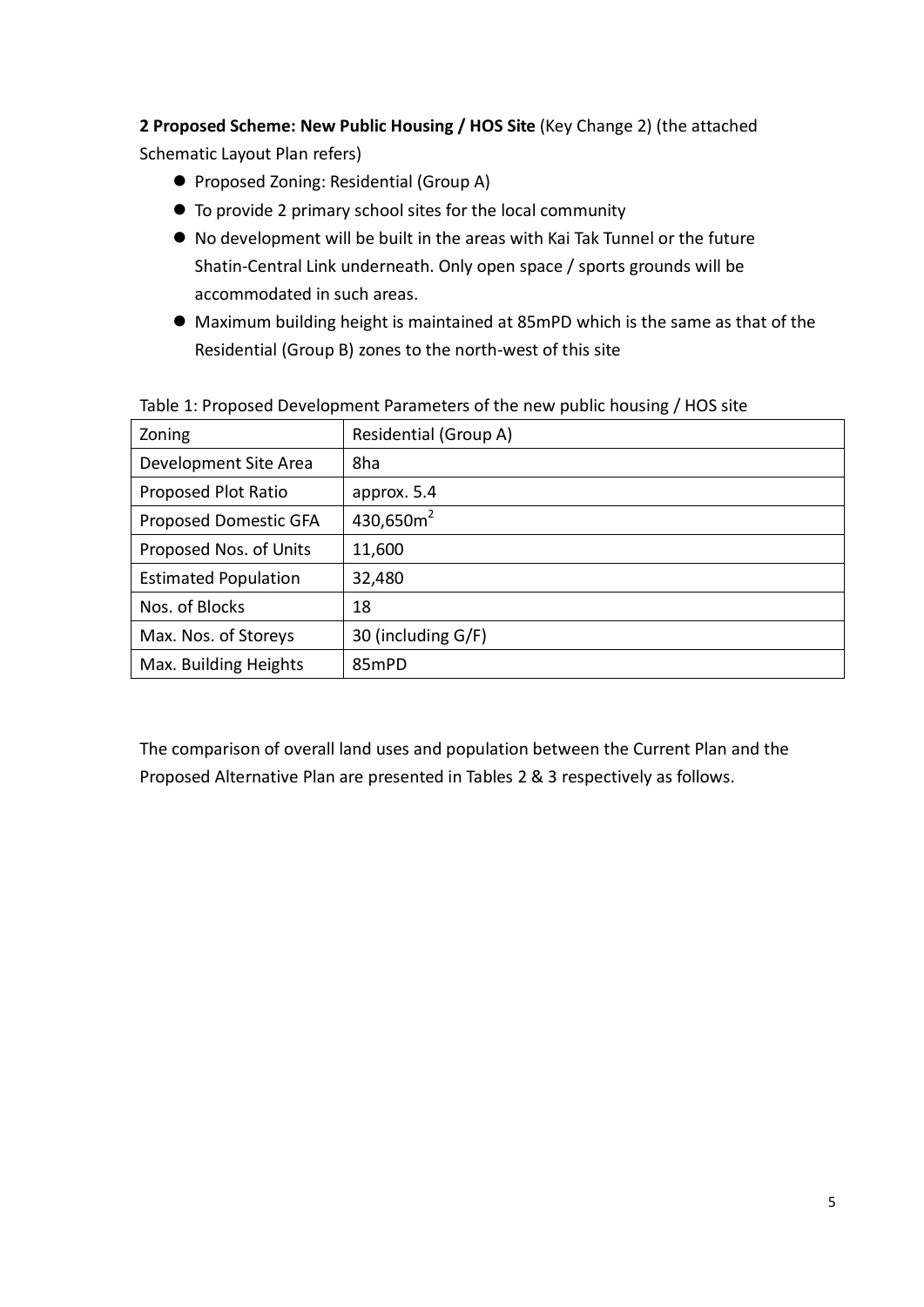| <b>Land Uses</b>               | Area under the<br><b>Current Plan</b> | Area under the<br><b>Proposed</b><br><b>Alternative Plan</b> | <b>Changes</b>   |
|--------------------------------|---------------------------------------|--------------------------------------------------------------|------------------|
| Residential (Group A) ("R(A)") | 10.43ha                               | 18.43ha                                                      | $+8.0$ ha        |
| Residential (Group B) ("R(B)") | 17.7ha                                | 17.7ha                                                       | No Change        |
| Residential (Group C) ("R(C)") | 6.56ha                                | 0 <sub>ha</sub>                                              | $-6.56$ ha       |
| Comprehensive Development      | 9.62ha                                | 9.62ha                                                       | No Change        |
| Area ("CDA")                   |                                       |                                                              |                  |
| OU (Stadium)                   | 20.93ha                               | 20.15ha                                                      | $-0.78$ ha       |
| Commercial ("C")               | 14ha                                  | 14.21ha                                                      | $+0.21$ ha       |
| Government, Institution or     | 37.85ha                               | 38.75ha                                                      | $+0.90$ ha       |
| Community ("G/IC")             |                                       |                                                              |                  |
| Open Space including Metro     | 99.38ha                               | 99.54ha^                                                     | $+0.16$ ha       |
| Park*                          |                                       |                                                              |                  |
| Roads and Others               | 106.53ha                              | 104.60ha                                                     | $-1.93$ ha       |
| <b>Total</b>                   | 323ha                                 | 323ha                                                        | <b>No Change</b> |

### Table 2: Comparison of Overall Land Uses

\* the area of the proposed new zoning OU(elevated green space with commercial / community floor areas underneath) as extension of Metro Park (about 7ha) is subsumed under this category.

|                        | <b>Current Plan</b> | Alternative Plan |  |
|------------------------|---------------------|------------------|--|
| Public Housing / HOS   |                     |                  |  |
| Site 1A                | 13,293              | 13,293           |  |
| Site 1B                | 20,707              | 20,707           |  |
| New Site               |                     | 32,480           |  |
| Total                  | 34,000 (38%)        | 66,480 (56%)     |  |
| <b>Private Housing</b> | 55,800 (62%)        | 52,440 (44%)     |  |
| Total                  | 89,800 (100%)       | 118,920 (100%)   |  |

Table 3: Comparison of Overall Population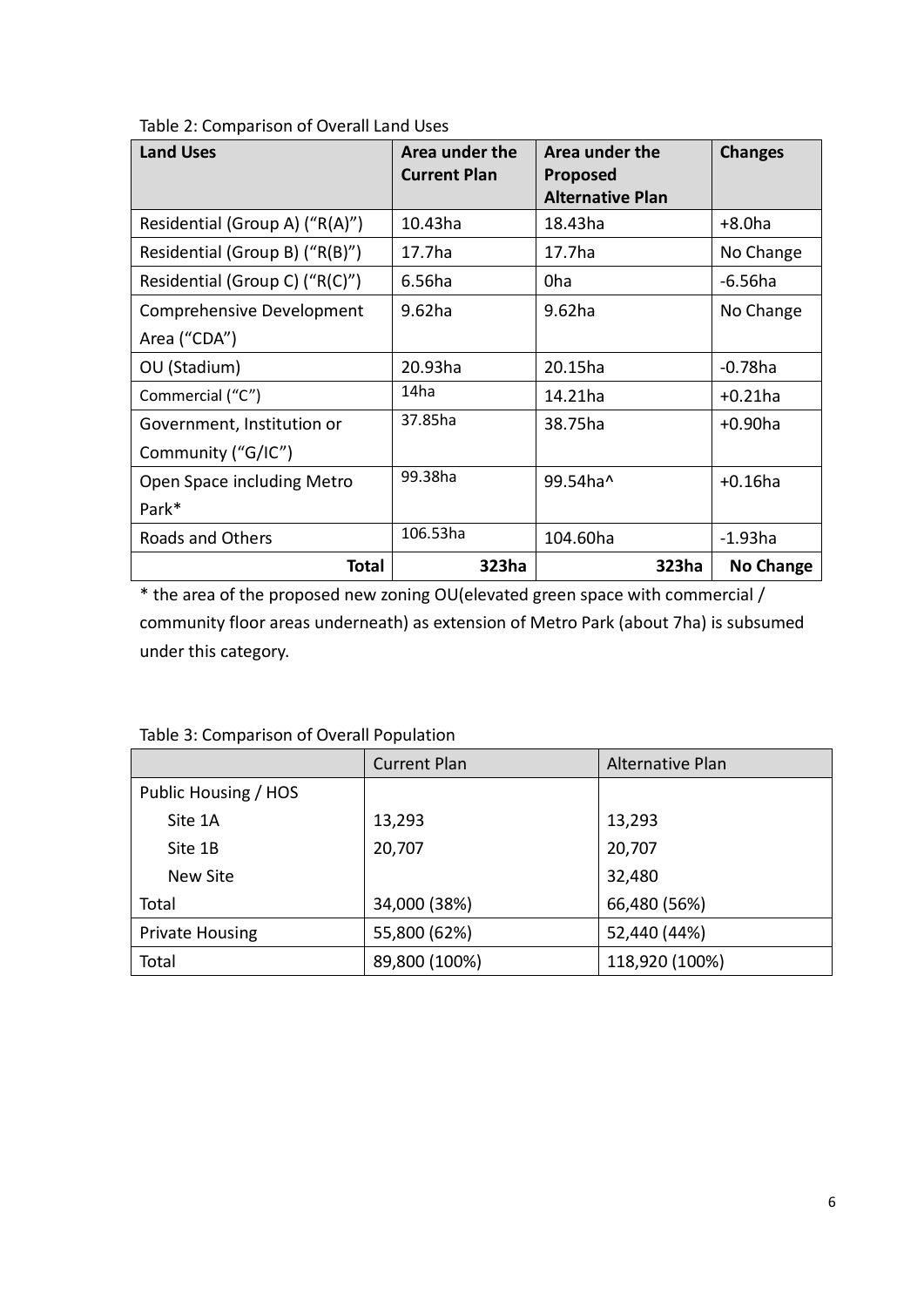### **Appendix A: Background Information about residential zones under the Current Plan**

- Residential Areas occupied about 36ha (11% of the whole Kai Tak Development Area)
- R(A), R(B) and R(C) zones amount to around 34ha of area, and a certain proportion of residential elements in CDA and OU(mixed use) zones
- Public Housing sites occupy only 9ha (25% of the overall residential area), but accommodate 40% of the total population in Kai Tak Development Area

| Zoning                      | Area      | % in the total Area | Max. Plot Ratio     |
|-----------------------------|-----------|---------------------|---------------------|
|                             |           |                     | (Domestic (D) /     |
|                             |           |                     | Non-domestic (N))   |
| R(A)                        | 10.43ha   | 3.23%               |                     |
| R(A)1                       | $1.21$ ha | 0.37%               | D: 7.5; N: 1.0;     |
| $R(A)2^N$                   | 3.50ha    | 1.08%               | D: 6.3; N: 0.3;     |
| $R(A)3^$                    | 5.72ha    | 1.78%               | D: 5.51; N: 0.1     |
|                             |           |                     |                     |
| R(B)                        | 17.7ha    | 5.48%               | Overall: 3.5 to 5.0 |
|                             |           |                     |                     |
| R(C)                        | 6.56ha    | 2.03%               | D: 3.0              |
| <b>CDA</b>                  | $9.62$ ha | 2.98%               |                     |
| CDA(5) (for residential     | 1.38ha    | 0.43%               | Overall: 5.0        |
| use)                        |           |                     |                     |
| OU (mixed use)              |           |                     |                     |
| Mixed Use (2)               | $1.63$ ha | 0.50%               | D: 5.0; N: 2.0;     |
| Mixed Use (3)               | $1.69$ ha | 0.52%               | D: 4.75; N: 2.25;   |
| OU (Stadium)                | 20.93ha   | 6.48%               |                     |
| <b>Other Specified Uses</b> | 33.47ha   |                     |                     |
| except the above two        |           |                     |                     |
| zonings                     |           |                     |                     |
| C                           | 14ha      | 4.33%               | Overall: 4.0 to 6.0 |
| G/IC                        | 37.85ha   | 11.72%              |                     |
| O                           | 99.38ha   | 30.77%              |                     |
| Roads and others            | 69.74ha   |                     |                     |
| <b>Total</b>                | 323ha     | 100%                |                     |

### Table A1: Summary of Land Use Data

^ the two Public Housing Sites in Kai Tak Development Area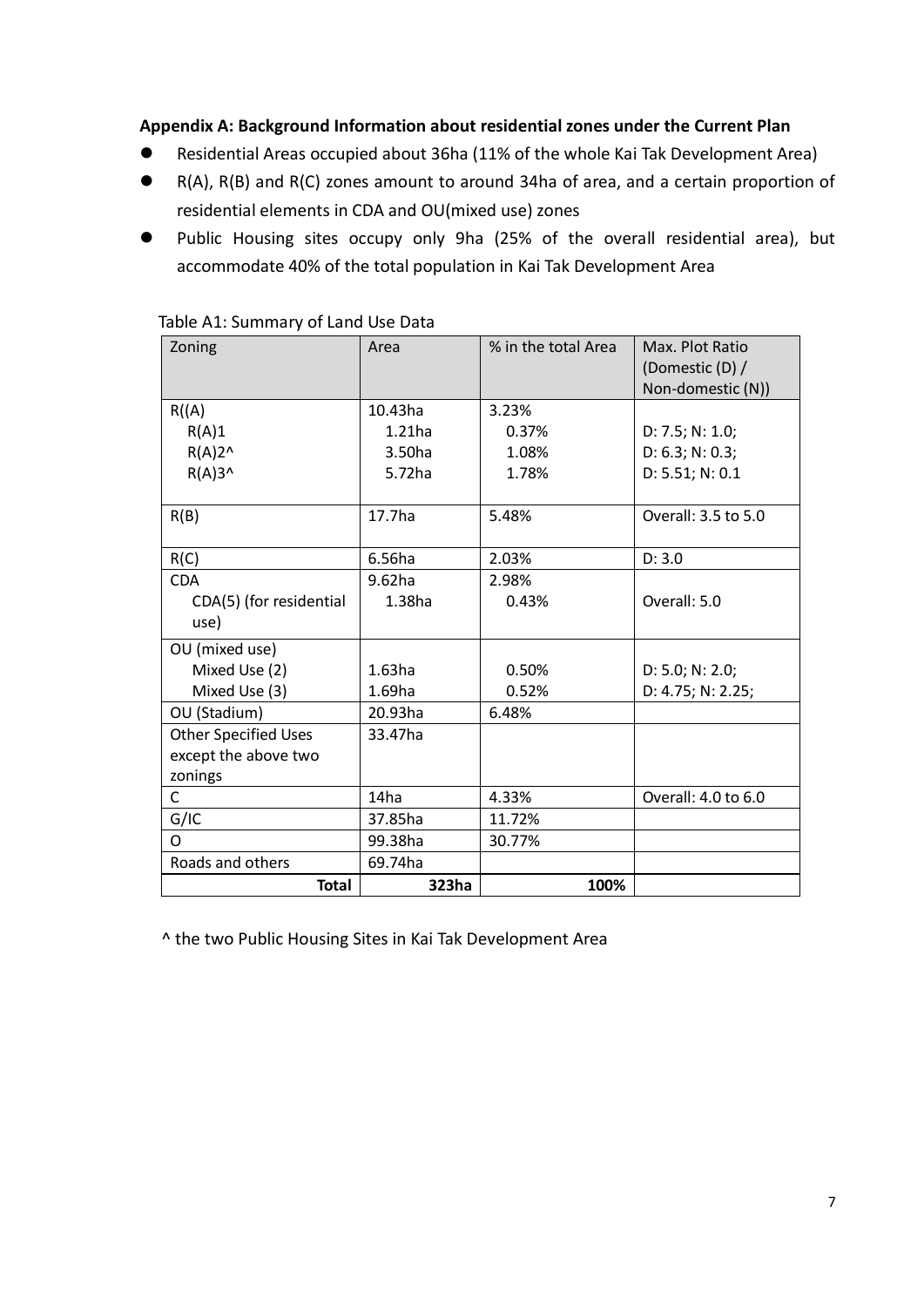| Development Site Area                 | 6.56ha       |
|---------------------------------------|--------------|
| Proposed Plot Ratio                   | 3.0          |
| Proposed GFA                          | 196,800sq.m. |
| Average Unit Size <sup>1</sup>        | 150 sq.m.    |
| <b>Estimated Nos. of Units</b>        | About 1,312  |
| Nos. of Persons per Unit <sup>2</sup> | 2.56         |
| <b>Estimated Population</b>           | About 3,360  |

Table A2: Development Parameters of the R(C) zone under the Current Plan

Table A3: Development Parameters of the two Public Housing Sites (Site 1A and Site 1B) under the Current Plan

|                             | Site 1A                                          | Site 1B                                                              |
|-----------------------------|--------------------------------------------------|----------------------------------------------------------------------|
| Area                        | 3.50ha                                           | 5.72ha                                                               |
| <b>Plot Ratio</b>           | Domestic: 6.3;<br>Non-Dom: 0.3;                  | Domestic: 5.51;<br>Non-Dom: 0.1;                                     |
| Development Schedule        | 6 blocks of 35-40<br>storeys;<br>20-24 units/flr | 8 blocks of 41 storeys;<br>1 block of 36 storeys;<br>20-24 units/flr |
| <b>Total No. of Units</b>   | Approx. 5200                                     | Approx. 8100                                                         |
| <b>Estimated Population</b> | 34,000                                           |                                                                      |
| Max. Building Height        | 120mPD                                           | 120mPD                                                               |

[http://www.pland.gov.hk/pland\\_en/tech\\_doc/hkpsg/full/ch2/ch2\\_tbl\\_8.htm](http://www.pland.gov.hk/pland_en/tech_doc/hkpsg/full/ch2/ch2_tbl_8.htm)

 1 According to Table 8: Initial Flat Size Assumptions in Chapter 2: Residential Density, Hong Kong Planning Standards and Guidelines (HKPSG), for a residential area of plot ratio 3.0 categorized as R3 in Hong Kong & Kowloon, the GFA per flat is assumed to be  $210m^2$ .

However, with reference to other similar R(C) zones of plot ratio 3.0, the average unit size is assumed to be around  $150m^2$ .

 $2$  Reference is made to the Average Persons per Unit Ratio adopted for the two public housing sites in Kai Tak, expected to be higher than the average Persons per Unit Ratio for private residential developments.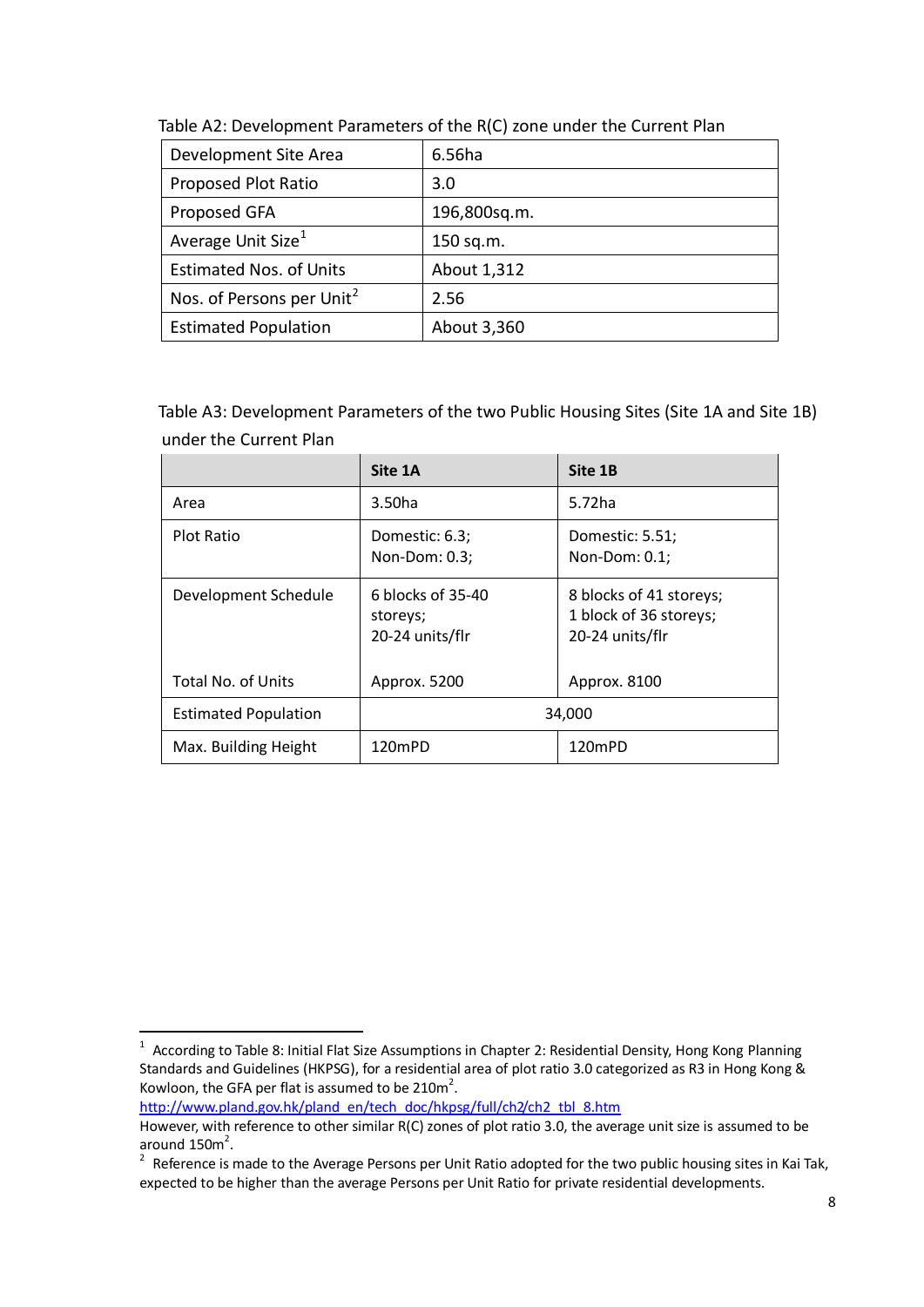

(Source: see Footnote 3<sup>3</sup>)

 $\frac{1}{3}$ Transport and Housing Bureau (2012), **Public Rental Housing Developments at Kai Tak Sites 1A and 1B** (For Discussion at the meeting of LegCo Panel on Housing on 6 Feb 2012, (LC Paper No. CB(2)156/12-13(05)) http://www.legco.gov.hk/yr11-12/english/panels/hg/papers/hg0206cb1-948-3-e.pdf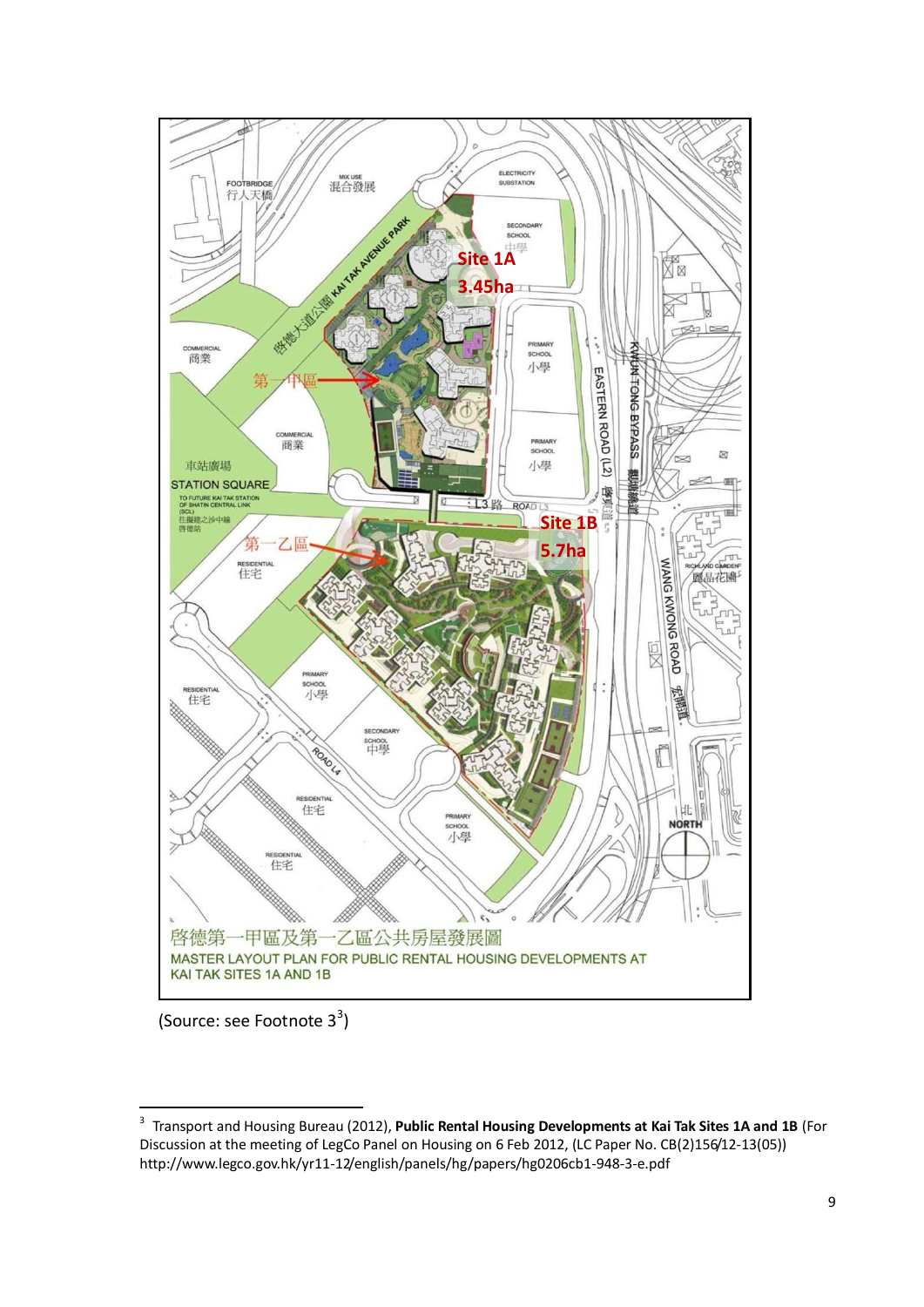## **Appendix B: Brief Details of the Proposed Sports City**

According to the latest proposal released by Home Affairs Bureau<sup>4</sup>:

- a **50,000 seat-stadium** with a retractable roof to allow the hosting of major international sports and entertainment events under all weather conditions;
- A public sports ground with permanent seating for **5,000 spectators**. The ground will be a venue for jogging, athletics training and competition, and football and rugby matches;
- an indoor sports centre with a main arena with permanent seating for **4,000 spectators** and a secondary arena with seating for 400 spectators to accommodate sports such as basketball, volleyball, badminton, table tennis and wushu;
- a secondary arena with seating for **400 spectators**;
- park features suitable for use by people of all ages, such as children's play areas, tai chi areas and fitness stations;
- office space of at least **10,000 sq.m**.; and

-

• commercial space of at least **31,500 sq.m.** to accommodate retail and food and beverage outlets.

<sup>4</sup> Home Affairs Bureau (2012), **Development of the Multi-purpose Sports Complex at Kai Tak** (For Discussion at the meeting of LegCo Panel on Home Affairs on 9 Nov 2012), (LC Paper No. CB(2)156/12-13(05)) http://www.legco.gov.hk/yr12-13/english/panels/ha/papers/ha1109cb2-156-5-e.pdf